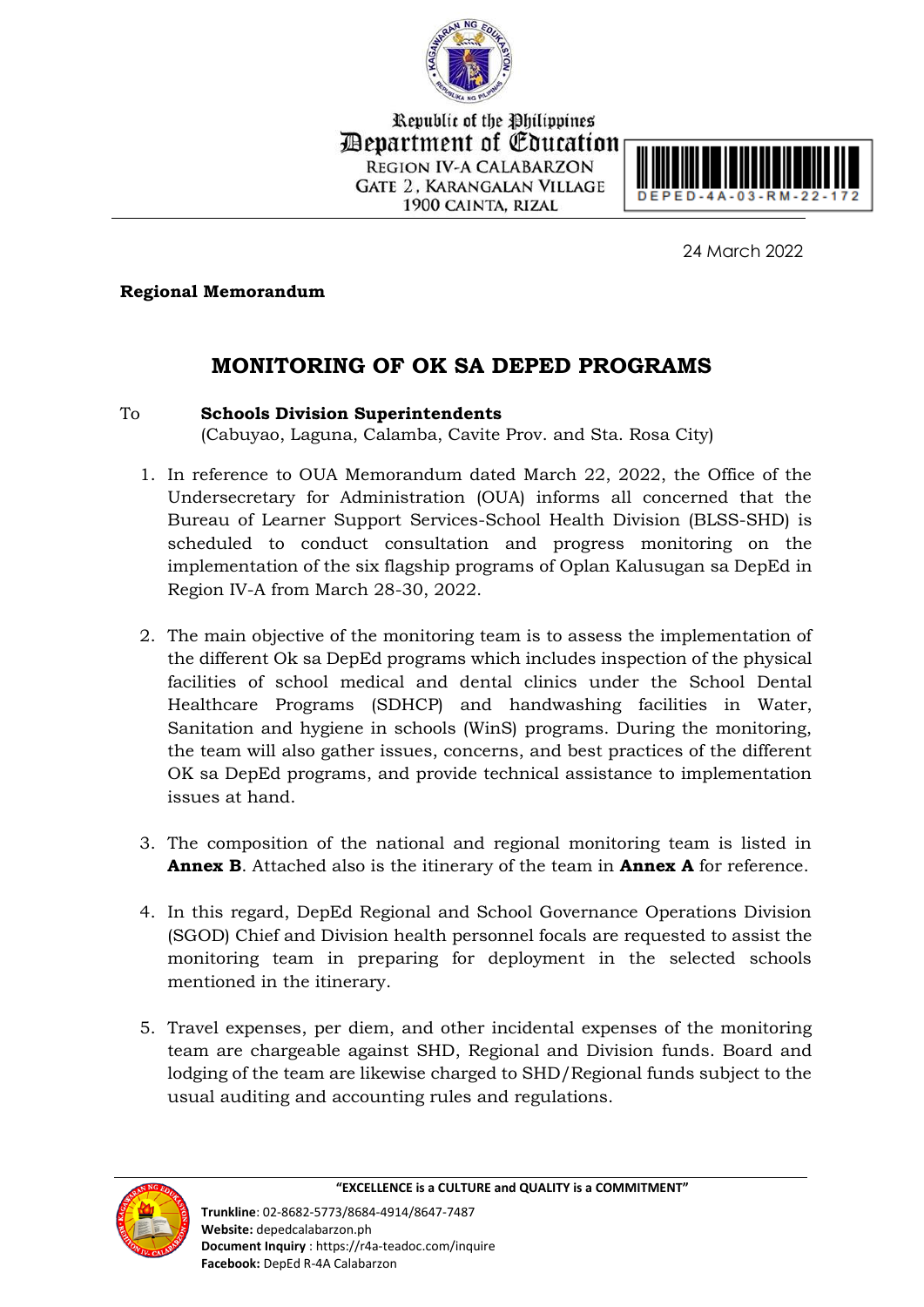- 6. For inquiries please contact Dr. Annaliza T. Araojo, OKD coordinator through CP no. 09165417823.
- 7. For immediate and appropriate action.

 $\ell$ . **FRANCIS CESAR B. BRINGAS**<br>Regional Director Regional Director

cc: essd/ata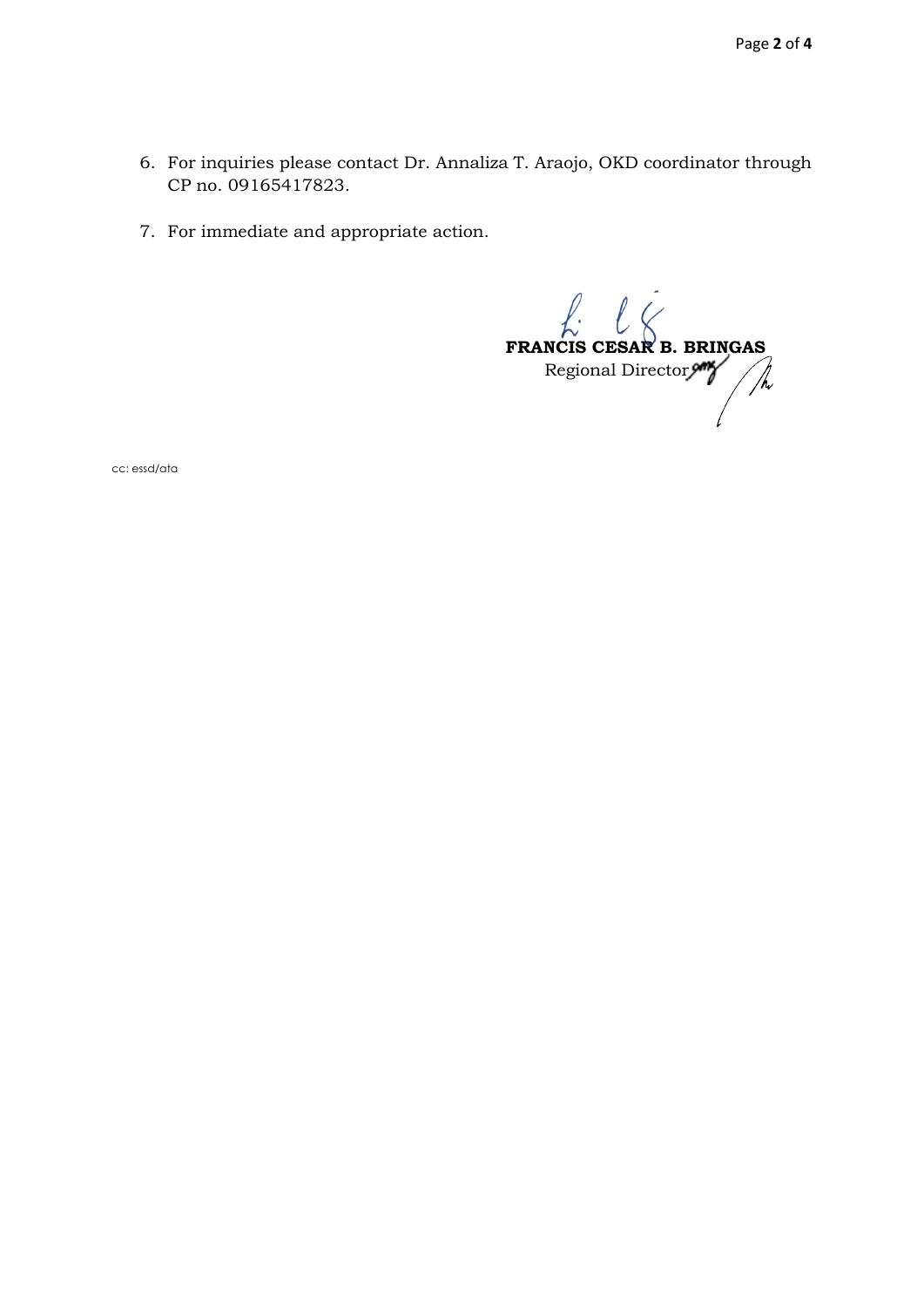| <b>DAY</b>              | <b>TIME</b>               | <b>Activity/School</b>                  |
|-------------------------|---------------------------|-----------------------------------------|
| Day 1<br>March 28, 2022 | 9:00-9:30 am              | Courtesy call to SDS Cabuyao            |
|                         | 9:30-10:00am              | Cabuyao Central School Clinic           |
|                         | 10:00-10:30am             | Courtesy call to SDS Sta Rosa           |
|                         | 10:30-11:00am             | Balibago Elementary School              |
|                         | 11:00-12:00am             | Sta.Rosa Central II Elem. School        |
|                         | $12:00 - 1:00$ PM         | Lunch Break                             |
|                         | $1:00 - 2:00$ PM          | Calamba CES                             |
|                         | $2:00 - 4:00$ PM          | Los Banos CES                           |
|                         |                           | Overnight Los Banos                     |
| Day 2                   | $9:00 - 9:15$ AM          | Courtesy Call SDO Laguna (Sta. Cruz)    |
| March 3, 2022           | $9:15 - 10:15$ AM         | Luisiana CES                            |
|                         | $10:15 - 11:15$ am        | Liliw CES                               |
|                         | $12:00 - 1:00 \text{ PM}$ | Lunch Break                             |
|                         | $1:00 - 2:00 \text{ PM}$  | Majayjay CES                            |
|                         | $2:00 - 3:00$ PM          | Famy ES                                 |
|                         | $3:00 - 4:00$ PM          | Lumban                                  |
|                         |                           | Travel back to Los Banos                |
| Day 3                   | 8:00-8:30am               | Courtesy call to SDS Cavite Prov. Trece |
| March 4, 2022           |                           | Martires City                           |
|                         | 9:00-10:00am              | Naic                                    |
|                         | 11:00-11:45am             | Mendez                                  |
|                         | 12:00-1:00pm              | Lunch (Mendez Tagaytay)                 |
|                         | 1:00-2:00pm               | Tagaytay CES                            |
|                         | $2:00-2:45$               | Silang                                  |
|                         |                           | Exit Conference                         |

#### Annex A. **ITINERARY OF THE ONSITE MONITORING**

### Enclosure B. **MONITORING TEAM COMPOSITION**

| <b>OFFICE / DIVISION</b>               | <b>NAME</b>                      |
|----------------------------------------|----------------------------------|
|                                        | 1. ROBERT B. PEREZ               |
| <b>RO</b> - Education Support Services | 2. ANNALIZA T. ARAOJO            |
| <b>Division</b>                        | 3. PAOLA MARI GAGALAC            |
|                                        | 4. ERIC ALBERTO                  |
| <b>National</b>                        | Office of the Undersecretary for |
|                                        | Administration                   |
|                                        | 1. BILLY BOY D. NAVARRO          |
|                                        | 2. VINZON S. VILLANUEVA          |
|                                        | <b>Office of the Director</b>    |
|                                        | 1. Dir. Lope B. Santos           |
|                                        | 2. FRITZ JAYRALD C. ESCUDERO     |